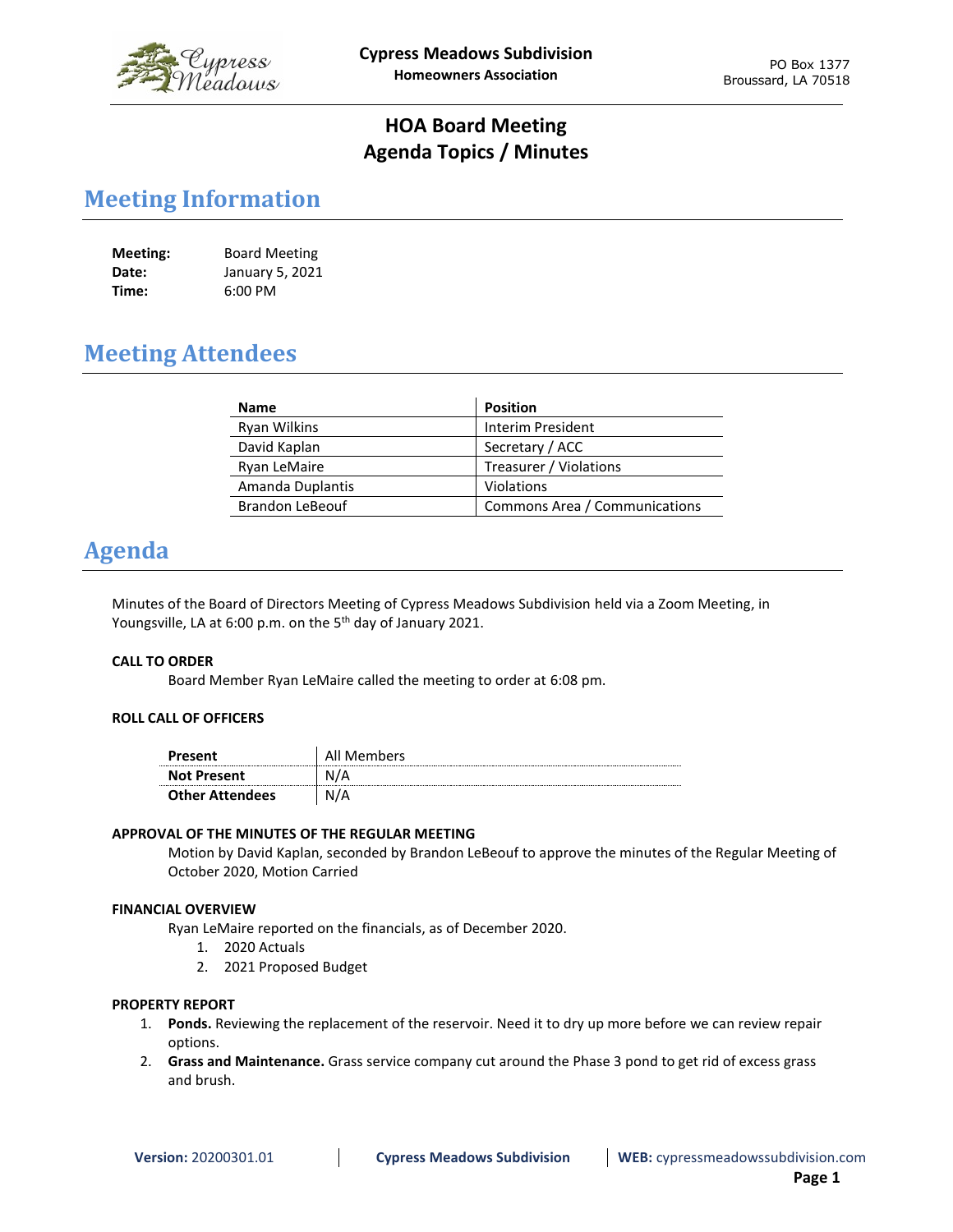

3. **Upcoming Phases.** Phase 1 – 3 is complete and all lots accounted for. Discussions ongoing on future phases with the Developer.

## **COMMITTEE REPORTS**

- 1. ACC
	- a. **Clarification.** We have had a lot of emails regarding sheds in the neighborhood. The rules state that if the shed wall height is over 15" of the fence, then the shed must have a 7 on 12 pitch roof.
	- b. **Requests.** From April 2020 we have had 44 requests sent to the ACC committee and over 100 questions answers from our neighbors.
	- c. **Roof Repairs.** Board to send out communication to homes with tarps to request an update on the progress of the repair.
- 2. Violations
	- a. **Trash Cans.** As a follow up to the November 1<sup>st</sup> communication to all residents, initial warnings have been sent to most residents. A few outstanding remain but will be sent.
	- b. **Parking in the Road.** Received a few complaints from residents about parking issues where vehicles were parked for extended periods of time.
	- c. **Totals.** 28 violations have been sent out since 11/1/2020. 11 were parking violations, 1 grass violation (1st offense fine sent) and 16 trash can warnings/violations.
- 3. Commons Area
	- a. **Grounds Keeping.** Updated cost to change due to pond issues.
- 4. Communications
	- a. **Roof Repairs.** As noted above in ACC.
	- b. **HOA Dues.** Draft communication to residents on how and where to pay their dues.
- 5. Social
	- a. **Christmas Parade.** Board will try to plan the next event when Golf Cart Santa comes through as it was a large success.
	- b. **Committees.** This committee is looking to future events for 2021, but due to the recent rise in Covid cases, we are taking it a day at a time.

#### **NEW BUSINESS**

- 1. **HOA Insurance.** The Board was recently notified on December 16th of a change in the policy regarding liability, and a change in the premium. The Board requested an extension of the current policy through January, at a small increase, until new quotes could be obtained. Quotes were requested by Goosehead insurance, Hub International, and our current insurance provider. There are few choices due to the limited number of companies that provide Directors insurance, but we have spoken to Chelsea with DJW and she has reached out to all of her resources. The HOA has received some best prices available from providers. No response from Hub International yet and there is a call mid-month to review.
- 2. **Open HOA**. The Board is reviewing locations and options to hold an Open HOA as soon as possible. Amanda Duplantis will reach out to T. Harris with Sable Palms HOA to inquire how they are handling Open HOA meetings due to COVID.
- **3. Board Elections 2021.** Board will develop a communication to set the registration up for open nominations for 2021 HOA Board. Discussions on how to vote in a safe manner is ongoing. Announcement to the residents is expected around end of the month.
- 4. **Yard of Month.** Board agreed to stop using Gift Cards as a monetary value moving forward once the current purchased cards are used.
- 5. **Mardi Gras Decorations.** Board considered purchasing Mardi Gras decorations but declined to move forward due to COVID and other planned improvements.
- 6. **Newsletter.** Board to solicit ideas on Newsletter.
- **7. Website and HOA Payments.** HOA agreed to receive bids on upgrading the HOA website, allow for resident specific access, and payment of HOA dues through the portal. A Technology Fee to cover the cost of the transaction will be applied.